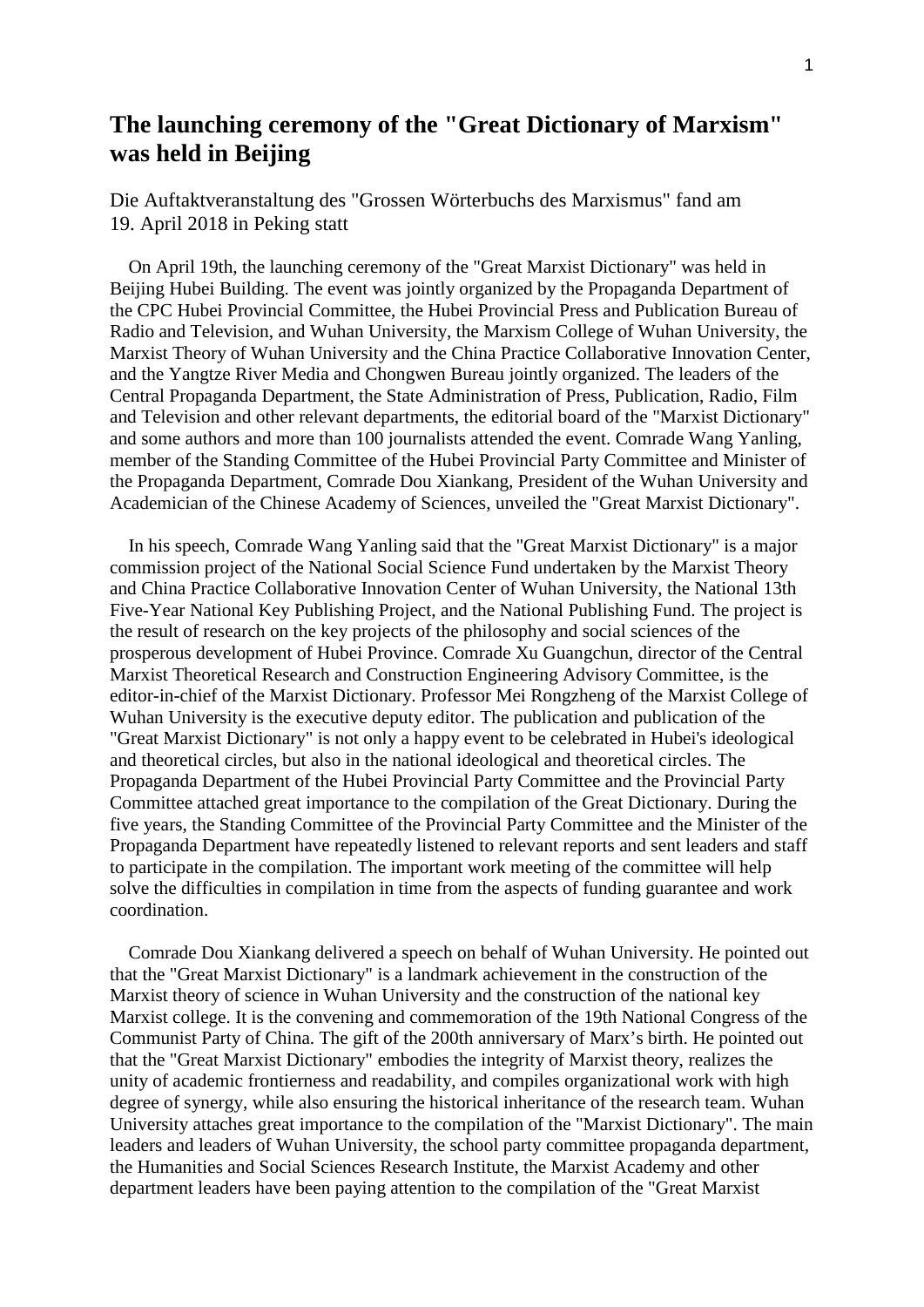Dictionary". The organization will be able to participate in the preparation of the Great Dictionary, and provide assistance and support from many aspects such as people, finances, and materials. The relevant leaders of the school and the hospital have participated in the discussion of the editorial board many times, and held special meetings to study and solve the problems in the compilation to ensure the problems. The compilation of the major dictionary was carried out smoothly.

 Comrade Xu Guangchun, editor-in-chief of the Marxist Dictionary and director of the Central Marxist Theoretical Research and Construction Engineering Advisory Committee, introduced the compilation. The "Great Marxist Dictionary" was launched in 2013 and finalized in 2017. It lasted for five years. The compilation work was organized and implemented by the Marxist Theory and China Practice Collaborative Innovation Center of Wuhan University and the Marxist College of Wuhan University. The team of authors gathered the CPC Central Party School, the Ministry of Education, the Chinese Academy of Social Sciences, the "Qiushi" magazine, the Central Compilation Bureau, Wuhan University, Peking University, Renmin University of China, Nankai University, Shanghai Jiaotong University, Nanjing Normal University, Suzhou University Nearly 100 experts and scholars from 44 party, government, and military units, including the Nanjing Political Institute of the Chinese People's Liberation Army.

 Comrade Xu Guangchun introduced that the great dictionary was named "Great Marxist Dictionary", which intended to comprehensively and systematically reflect Marxism-Leninism as the guiding ideology of the Communist Party of China and its enrichment and development in China from the perspective of Marxism as a whole, and highlight Marxism. Scientific, revolutionary, ideological, theoretical, practical and innovative. The Position of Marxist Dictionary is to help party members and cadres, university teachers, researchers, young students and the masses to study, publicize, study and apply the original works of Marxism, correctly understand and grasp the basic principles, basic knowledge and basics of Marxism. China's development, innovation, and use of reference books, textbooks, and history books, strive to provide accurate, scientific, and reliable answers to those who encounter difficult problems in learning, propaganda, research, and application of Marxism. The "Great Marxist Dictionary" covers everything from the classic Marxist writers to the current Party Central Committee with General Secretary Xi Jinping as the core, including Marxism, Leninism, Mao Zedong Thought, the theoretical system of socialism with Chinese characteristics, especially the new era of Xi Jinping. The full results of Marxism, including the socialist ideology with Chinese characteristics, include the basic theories of Marxist philosophy, political economics, and scientific socialism, reflecting the social and historical background of Marxism's development. Representative works, representative figures, and closely related schools of thought systematically expounded the basic principles, basic positions and basic views of Marxism.

 Mei Rongzheng, executive deputy editor of the Dictionary of Marxism and professor of the Marxist College of Wuhan University, said in his speech that the dictionary is to help party members and cadres, college teachers, young students and the masses to learn, publicize, research and apply the original works of Marxism. To correctly understand and grasp the basic principles, basic knowledge of Marxism and its reference books, textbooks, and history books for development, innovation, and application in China. The compilation work has devoted the efforts of a group of old experts. These old experts not only devoted themselves to reviewing manuscripts, manuscripts, and manuscripts, but also rewritten the articles in one word and one sentence, playing a key role in the issue of non-discrimination of theory and truthfulness of historical materials.